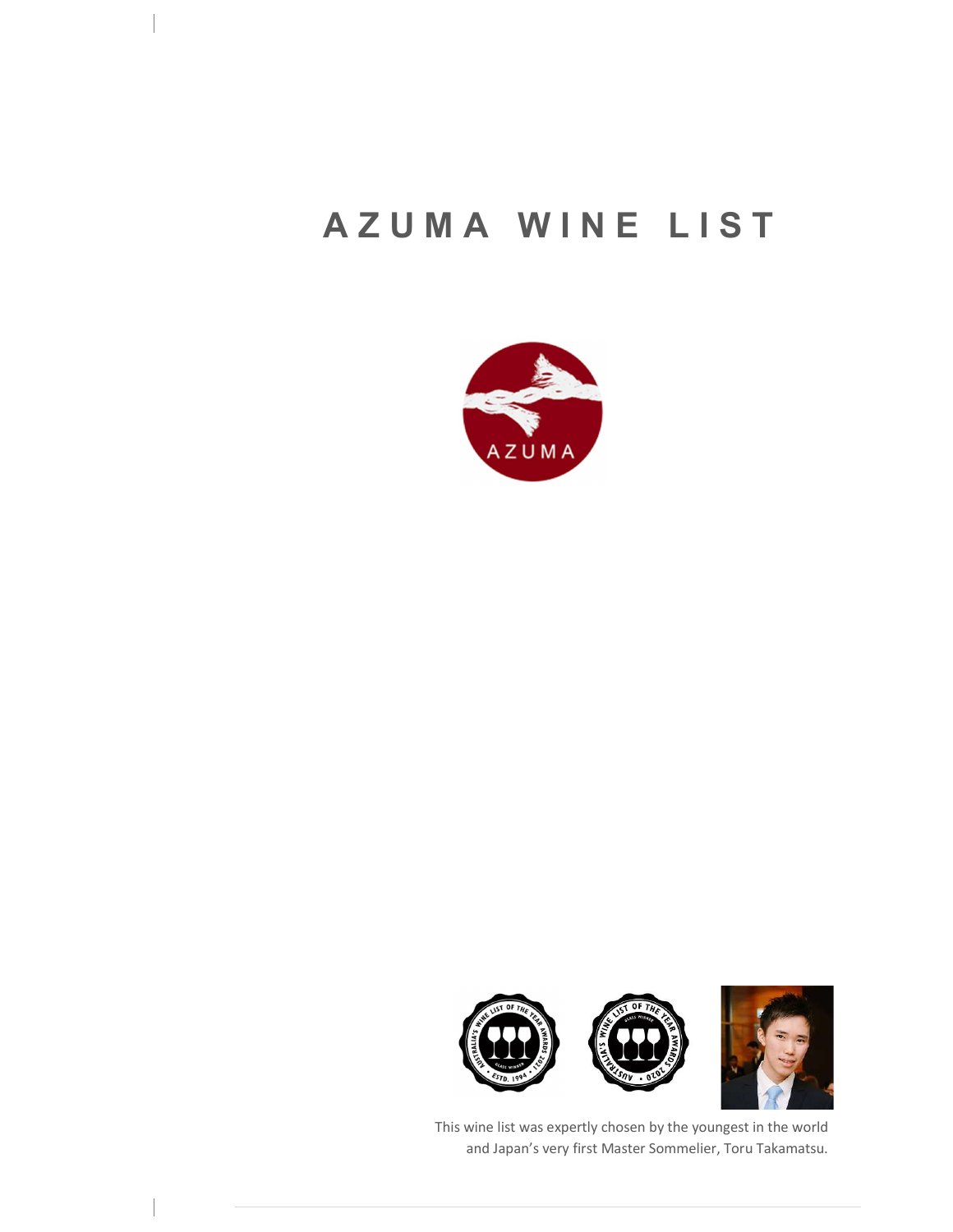**CONTENTS** 

| Beer / Cider / Cocktail / Mocktail / Soft Drink      | $\overline{2}$ |
|------------------------------------------------------|----------------|
| Sake                                                 | 3              |
| Umeshu / Yuzu sake / Shochu                          | 4              |
| Wines by the glass / Half Bottles                    | 5              |
| Champagne / Riesling / Pinot Gris                    | 6              |
| Semillon / Sauvignon Blanc / Koshu / Other Varieties | 7              |
| Chardonnay                                           | 8              |
| Rose / Pinot Noir                                    | 9              |
| Sangiovese / Grenache Blends / Cabernet Blends       | 10             |
| Shiraz / Dessert Wines                               | 11             |
| Whisky / Spirits / Fortified                         | 12             |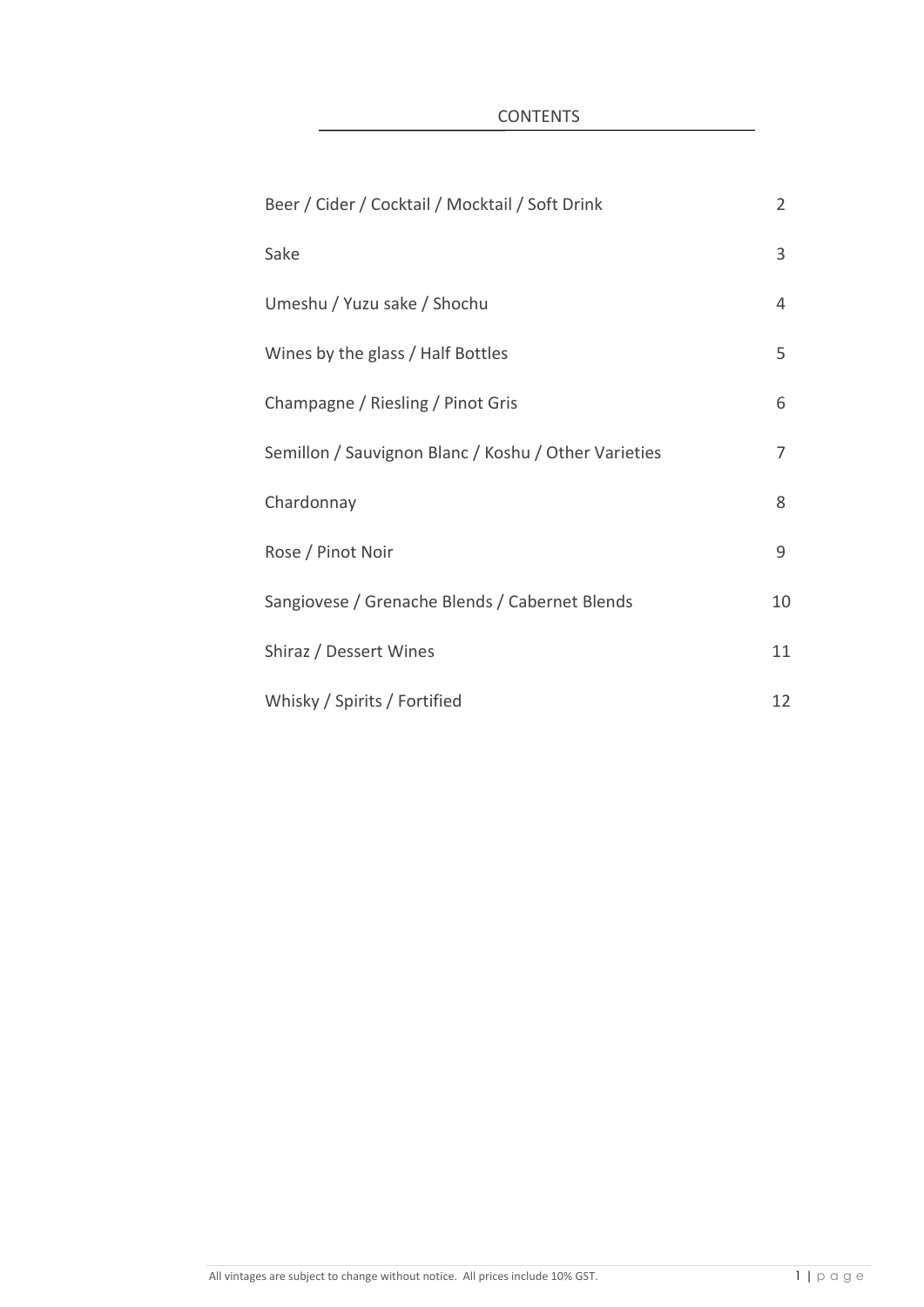| BEER                                                                                                                        |                                  |                                            |                      |
|-----------------------------------------------------------------------------------------------------------------------------|----------------------------------|--------------------------------------------|----------------------|
| Asahi 'Super dry' Lager on tap<br>Kirin 'Ichiban' Pale lager<br>Lord Nelson 'Three sheets' Pale Ale<br>James Boag's premium | 380ml<br>330ml<br>330ml<br>375ml | Japan<br>Japan<br><b>NSW</b><br><b>TAS</b> | 13<br>13<br>13<br>10 |
| Cascade Premium light                                                                                                       | 375ml                            | <b>TAS</b>                                 | 9                    |
| <b>Alcohol Free Beer</b><br>Suntory All Free                                                                                | 300ml                            | Japan                                      | 13                   |
| <b>CIDER</b>                                                                                                                |                                  |                                            |                      |
| 2017 Oakvale, Apple Cider                                                                                                   | 750ml                            | <b>Hunter Valley NSW</b>                   | 78                   |
| 2018 Eric Bordelet, Poire Authentique, Pear Cider                                                                           | 750ml                            | Normandy France                            | 90                   |
|                                                                                                                             |                                  |                                            |                      |

#### COCKTAIL

| Azuma Cocktail   | junmai sake, cointreau, limoncello, lime juice                    | 22 |
|------------------|-------------------------------------------------------------------|----|
| Ringo Cocktail   | junmai sake pomme verte and organic apple juice                   | 23 |
| Kannon           | yuzushu, mandarin and gin                                         | 22 |
| Kabosu Mojito    | kabosu liqueur, barley shochu, ginger, mint, lime and lemon juice | 23 |
| Yuzu Hai         | barley shochu, cointreau, yuzu, lime and lemon juice              | 23 |
| Hakushu Highball | Hakushu whisky, soda and lemon                                    | 25 |
| Yamabuki         | grand marnier, makers mark bourbon, peach juice and orange juice  | 24 |
| Martini          | classic gin / vodka / lychee / apple / espresso                   | 23 |

# MOCKTAIL

| Virgin C               | apple juice, yuzu purée, lemon bitters and soda                     | 16 |
|------------------------|---------------------------------------------------------------------|----|
| Lychee Butterfly       | lychee purée, butterfly pea syrup, lemon and iced chamomile tea     | 16 |
| <b>Mandarin Spritz</b> | mandarin purée, elderflower syrup, pink grapefruit bitters and soda | 16 |
| <b>Shirley Temple</b>  | ginger ale, grenadine syrup and lemon juice                         | 16 |
| Momo Cocktail          | tropical peach and fresh orangejuice and grenadine syrup            | 16 |

#### SOFT DRINK

#### MINERAL WATER

|                                        |       | bottle   glass |  |
|----------------------------------------|-------|----------------|--|
| San Pellegrino Sparkling mineral water | Italy | 10 6           |  |
| Acqua Panna Still mineral water        | Italy | 10 6           |  |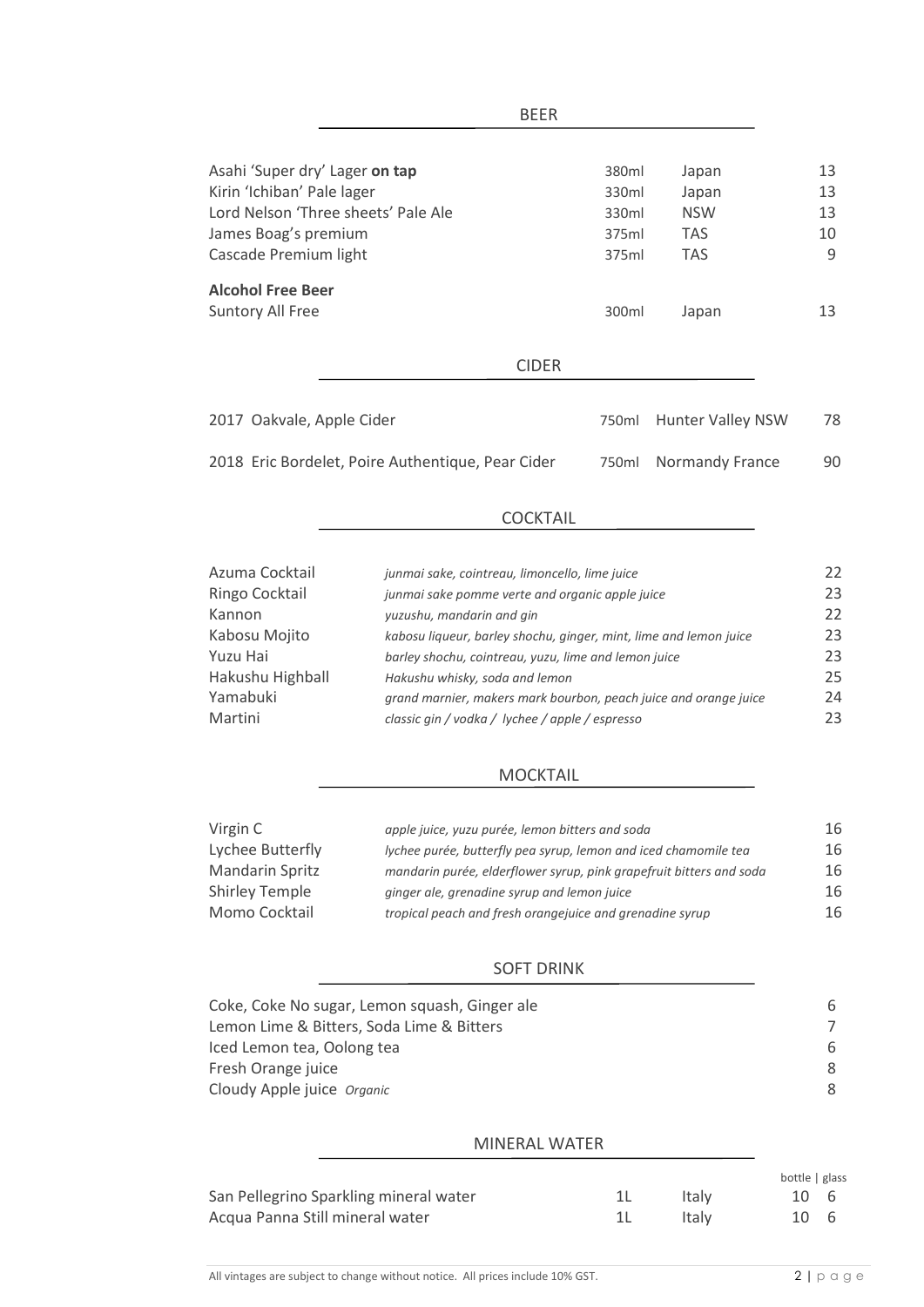#### SAKE

The quality of japanese sake can be simply graded from the milling/polishing rate of the rice being used in the brewing process. The higher the polishing rate tends to mean the more premium the quality & a more refined taste. A cleaner & sharper finish is created on the palate – eliminating fats, proteins & amino acids that result in unwanted flavours & aromas.

#### **Sake Flight**

A selection of premium japanese sakes ranging from semi dry, dry and super dry. 3 glasses, 45ml each 30

#### **Sake Selection**

Located at the base of akagi mountain in the middle of the main island of japan, this sake brewery is a family owned & operated business. in making this sake they use spring water from the mountain that is very smooth & the sake has a dry finish. This is the first overseas export for this sake, so we are very proud at azuma japanese restaurant to have the opportunity to offer it to our guests.

|                       |       | C 150   B 720   B 1800 |
|-----------------------|-------|------------------------|
| Akagisan Junmai Ginjo | Gunma | 28   118   265         |

#### **Junmai** 純米

Junmai-shu are made only from rice, koji and water, highlighting the flavour of the rice and koji more than other varieties. There are no requirements regarding polishing ratio. Junmai-shu is typically high in acidity and umami, with relatively little sweetness.

|                                     |         | C 150   B 720   B 1800 |
|-------------------------------------|---------|------------------------|
| Hioki Sakura                        | Tottori | $27  120* $ - - -      |
| Senchu hassaku                      | Kochi   | 23   105*   215        |
| Komagura 'Yamadanishiki 60' Organic | Fukuoka | 31   148   298         |

#### **Junmai Ginjo** 純米吟醸

Premium grade sake made from over 40% milled away of the top quality sake rice, which is fermented over low temperature fermentation for a longer period than junmai/honjozo. hence resulting in a more complex & delicate flavour in comparison with the other types of sake.

|                          |         | C 150   B 720   B 1800  |
|--------------------------|---------|-------------------------|
| Gunma-izumi 'Usumidori'  | Gunma   | 34   165   345          |
| Tamagawa 'Omachi'        | Kvoto   | $38 \mid 118 \mid$ ---- |
| Benten musume'Tamasakae' | Tottori | $36 178* $ ----         |

#### **Junmai Daiginjo** 純米大吟醸

Super premium grade sake made from over 50% milled away of the top quality sake rice. this results in a very clean, refined & elegant finish with a lively aromatic to appear. C 150 | B 720 | B 1800

|                         |         | $-00$ $-0$ $-0$ $-0$ $-0$ $-0$ |
|-------------------------|---------|--------------------------------|
| Morishima 'Omachi'      | Ibaraki | $38   155   --$                |
| Toji                    | Niigata | $34   135   --$                |
| Kubota 'Hekiju' Yamahai | Niigata | $49   198   --$                |
| Kubota 'Manju'          | Niitaga | $- - 298$   $- -$              |
| <b>Tamagawa</b>         | Kyoto   | $- - 350$   $- -$              |
|                         |         |                                |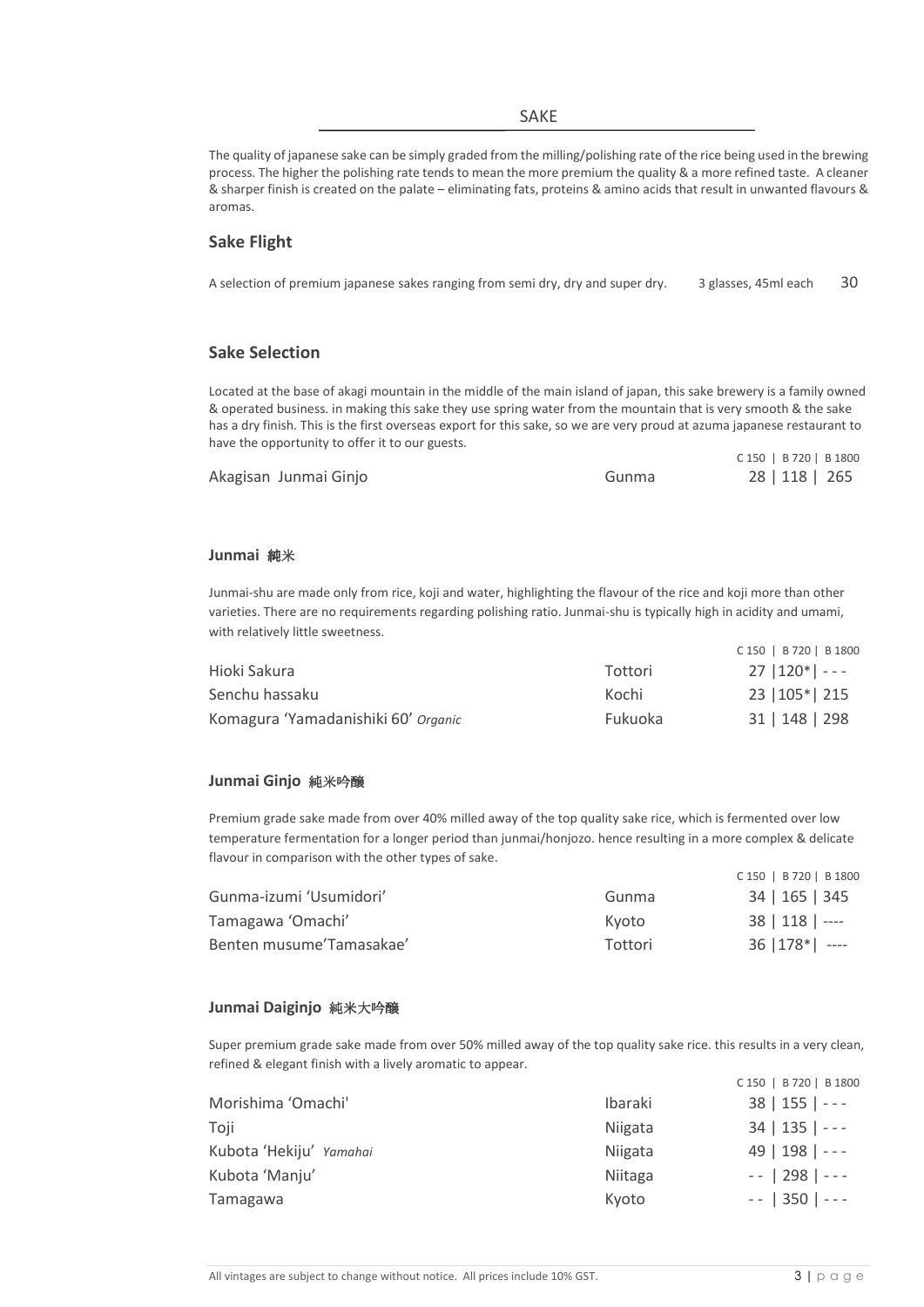#### **Fruit Sake Flights**

A selection of yuzushu and umeshu ranging from original to premium taste. 3 glasses, 45ml each 35 **Plum sake** glass 100ml bottle 720ml Umenoyado 'Umeshu' Nara 2008 | Nara 2015 Umenoyado 'Aragoshi Umeshu' *Cloudy* Nara 26 155 **Yuzu sake** Umenoyado 'Yuzushu' Nara 26 155

#### SHOCHU

Shochu, not to be confused with sake, is one of japan's most popular indigenous alcoholic drinks. A distilled beverage made from such ingredients as sugar cane, rice, barley or sweet potato. A strong natural flavour, dependent on the raw ingredient used, it has been described as having a 'nutty' and 'earthy' flavour, shochu production in japan is centred on kyushu, okinawa and surrounding islands. Shochu usually has an alcoholic content of around 25% but can range up to more than 45%.

#### **Shochu Flights**

A selection of three different variety shochus ranging from original to premium taste. 3 glasses, 30ml each 20

| <b>Rice</b>                                                         |           |        | glass 60ml bottle 720ml |     |
|---------------------------------------------------------------------|-----------|--------|-------------------------|-----|
| Unkai 'Towakura'                                                    | Miyazaki  | 雲海 久藏  | 10                      | 105 |
|                                                                     |           |        |                         |     |
| <b>Barley</b>                                                       |           |        |                         |     |
| Oimatsu Aka Enma                                                    | Oita      | 老松 赤閻魔 | 12                      | 135 |
| Nikaido 'Kicchomu'                                                  | Oita      | 二階堂吉四六 | 15                      | 160 |
| Hyakunen no Kodoku                                                  | Miyazaki  | 百年の孤独  | $**$                    | 450 |
|                                                                     |           |        |                         |     |
| <b>Sweet potato</b>                                                 |           |        |                         |     |
| Kuro Kirishima                                                      | Miyazaki  | 黒霧島    | 11                      | 105 |
| Ikkomon                                                             | Kagoshima | 一刻者    | 14                      | 150 |
| Kuroki 'Hanatare'                                                   | Miyazaki  | 爆弾ハナタレ | $**$                    | 350 |
|                                                                     |           |        |                         |     |
| <b>Awamori</b> – okinawa's own distilled shochu made from Thai rice |           |        |                         |     |
| Harusame-Karee 30                                                   | Okinawa   | 春雨 30  | ***                     | 160 |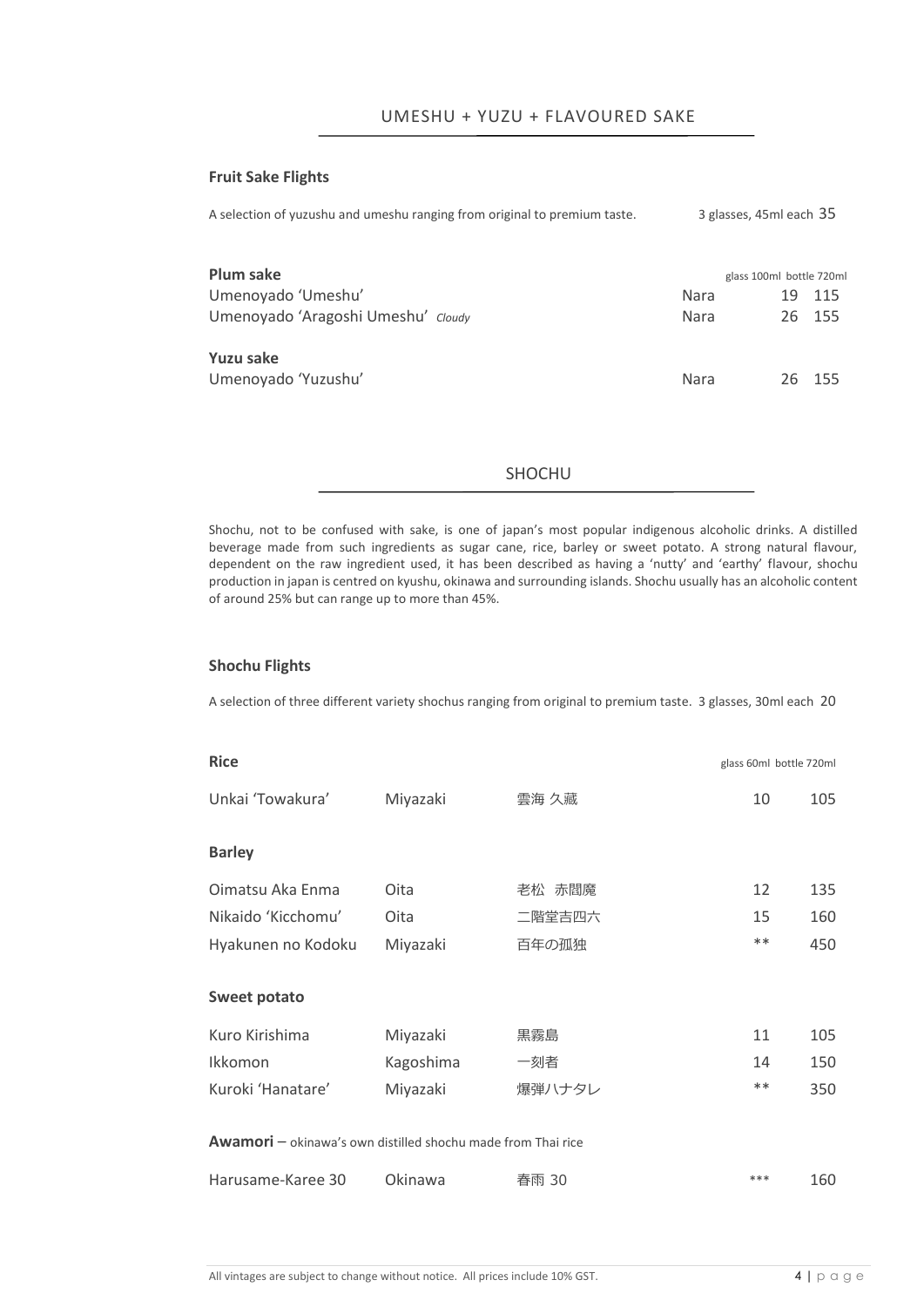Champagne 100ml

| NV.       | Louis Roederer Collection 242 Brut           | <b>Reims FR</b>             | 26 |
|-----------|----------------------------------------------|-----------------------------|----|
|           | White wine 150ml                             |                             |    |
|           | 2018 Kate Hill, Riesling                     | <b>Derwent Valley TAS</b>   | 19 |
|           | 2019 Grace 'Kayagatake' Blanc, Koshu         | Yamanashi Japan             | 20 |
|           | 2019 Babich 'Black' Pinot Gris               | <b>Geelong VIC</b>          | 14 |
|           | 2019 Gembrook Hill, Sauvignon Blanc          | Yarra Valley VIC            | 19 |
|           | 2020 Hughes & Hughes, Chardonnay             | Derwent Valley TAS          | 19 |
|           | Red wine 150ml                               |                             |    |
|           | 2018 Principia, Pinot Noir                   | Mornington Peninsula VIC 21 |    |
|           | 2018 Powell & Son 'Barossa', Shiraz          | Barossa Valley SA           | 18 |
|           | Sweet sake 100ml                             |                             |    |
| NV.       | Umenoyado 'Aragoshi Umeshu' Cloudy plum sake | Nara Japan                  | 26 |
| <b>NV</b> | Umenoyado 'Yuzushu' Yuzu sake                | Nara Japan                  | 26 |

# HALF BOTTLES

# Champagne

| <b>NV</b>  | Louis Roederer Brut Premier                                                                                                                                                                                                     | 375ml                                     | Reims FR                                                                                                     | 128                          |
|------------|---------------------------------------------------------------------------------------------------------------------------------------------------------------------------------------------------------------------------------|-------------------------------------------|--------------------------------------------------------------------------------------------------------------|------------------------------|
| White wine |                                                                                                                                                                                                                                 |                                           |                                                                                                              |                              |
|            | 2020 Shaw + Smith, Sauvignon Blanc<br>2019 Yabby Lake, Chardonnay<br>2013 Cascina Fonda, Moscato d'Asti<br>2017 Albert Mann 'Cuvee Albert', Riesling<br>2021 Alphonse Mellot 'La Moussiere', Sancerre                           | 375ml<br>375ml<br>375ml<br>375ml<br>375ml | Adelaide Hills SA<br>Yarra Valley VIC<br>Piedmont Italy<br>Alsace France<br>Loire Valley France              | 45<br>55<br>45<br>88<br>118  |
| Red wine   |                                                                                                                                                                                                                                 |                                           |                                                                                                              |                              |
|            | 2016 Curly Flat, Pinot Noir<br>2014 Mount Mary 'Quintet', Cabernet Blend<br>2016 Shaw + Smith, Shiraz<br>2017 Rockford 'Rifle Range', Cabernet Sauvignon<br>2016 Rockford 'Basket Press', Shiraz                                | 375ml<br>375ml<br>375ml<br>375ml<br>375ml | <b>Macedon Ranges VIC</b><br>Yarra Valley VIC<br>Adelaide Hills SA<br>Barossa Valley SA<br>Barossa Valley SA | 80<br>285<br>58<br>95<br>250 |
|            | 2015 Benjamin Leroux, Gevrey-Chambertin<br>2018 Pousse d'OR Clos Tavannes 1er Cru<br>2015 Faiveley 'Les Porets St. Georges'<br>Nuits St. Georges 1er cru<br>2012 Faiveley 'Les Porets St. Georges'<br>Nuits St. Georges 1er cru | 375ml<br>375ml<br>375ml<br>375ml          | <b>Burgundy France</b><br>Santenay France<br><b>Burgundy France</b><br><b>Burgundy France</b>                | 188<br>158<br>220<br>220     |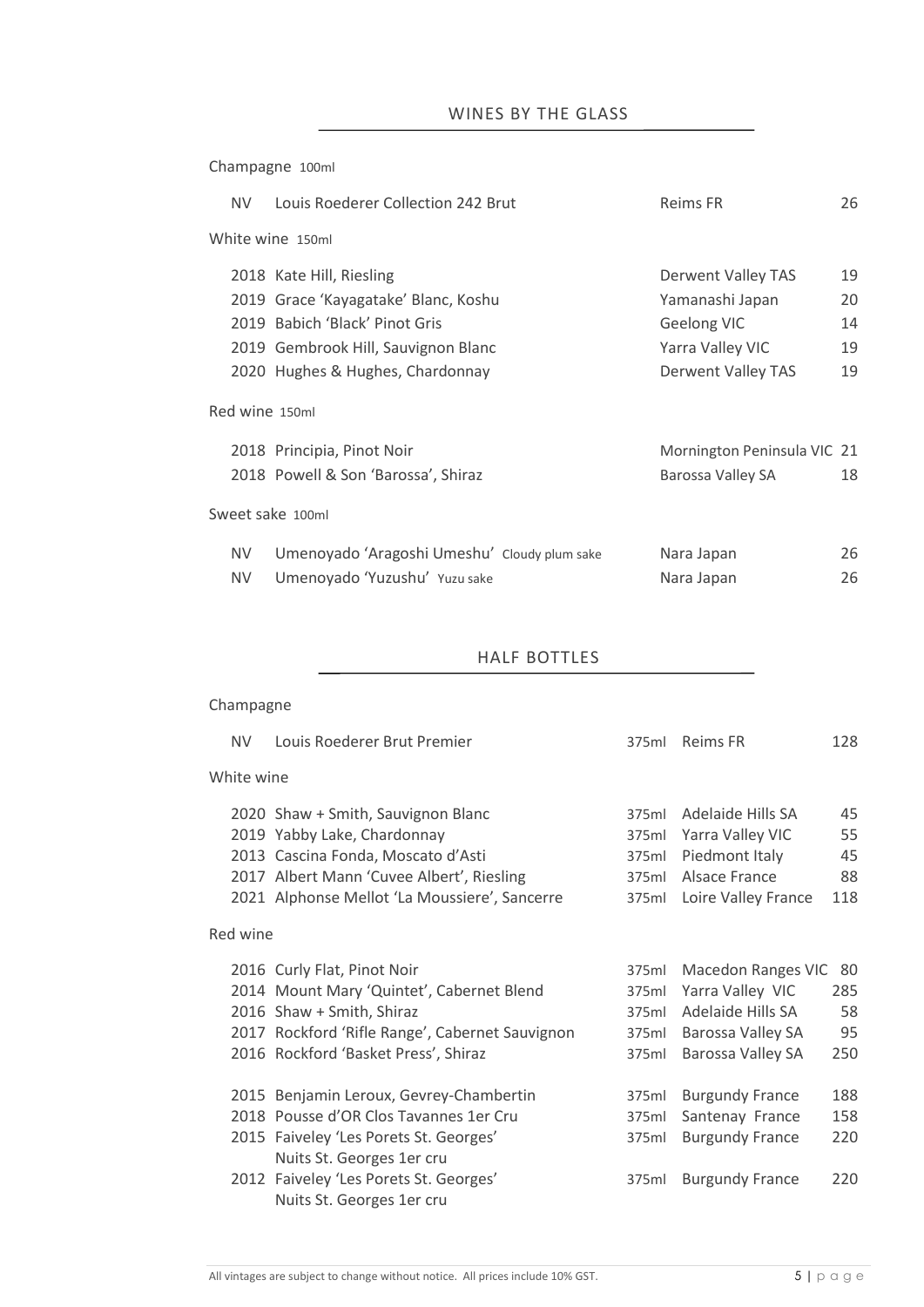# CHAMPAGNE

| NV.<br>NV.<br><b>NV</b><br><b>NV</b> | Louis Roederer Collection 242 Brut<br>Billecart Salmon Brut Réserve<br>Krug Grande Cuvée Brut<br>Jérôme Prévost La Closerie 'Les Béguines' LC17 | Reims<br>Mareuil-Sur-Ay<br>Reims<br>Gueux | 185<br>198<br>530<br>760 |
|--------------------------------------|-------------------------------------------------------------------------------------------------------------------------------------------------|-------------------------------------------|--------------------------|
|                                      | 1990 Krug Brut                                                                                                                                  | Reims                                     | 1580                     |
|                                      | 2013 Louis Roederer Cristal Brut                                                                                                                | Reims                                     | 660                      |
|                                      | 2009 Louis Roederer Cristal Brut                                                                                                                | Reims                                     | 880                      |
|                                      | 2006 Billecart-Salmon Cuvée Nicolas Francois                                                                                                    | Mareuil-Sur-Ay                            | 590                      |
|                                      | 2009 Dom Pérignon Brut                                                                                                                          | Épernay                                   | 450                      |
|                                      | 2006 Dom Pérignon Brut                                                                                                                          | Épernay                                   | 660                      |
| Rosé                                 |                                                                                                                                                 |                                           |                          |
| NV.                                  | Billecart Salmon Brut Rosé                                                                                                                      | Mareuil-Sur-Ay                            | 295                      |
|                                      | 2005 Bollinger La Grande Annee Rosé                                                                                                             | Αÿ                                        | 560                      |

#### SPARKLING WINE

|           | 2016 Apogee Brut 'Deluxe'                       | <b>Tamar Valley TAS</b> | 135 |
|-----------|-------------------------------------------------|-------------------------|-----|
|           | 2016 Apogee Brut Rosé                           | <b>Tamar Valley TAS</b> | 155 |
| <b>NV</b> | Louis Bouillot Perle d'Aurore Brut Rosé Cremant | <b>Burgundy France</b>  | 85  |
| 2015      | Rockford 'Black Shiraz'                         | Barossa Valley SA       | 480 |

# RIESLING

| Eden Valley SA                                                                                                                                                                                                                                                                                                                                                  | 66            |
|-----------------------------------------------------------------------------------------------------------------------------------------------------------------------------------------------------------------------------------------------------------------------------------------------------------------------------------------------------------------|---------------|
| Clare Valley SA                                                                                                                                                                                                                                                                                                                                                 | 188           |
| <b>Derwent Valley TAS</b>                                                                                                                                                                                                                                                                                                                                       | 88            |
|                                                                                                                                                                                                                                                                                                                                                                 |               |
|                                                                                                                                                                                                                                                                                                                                                                 | 155           |
| Kamptal Austria                                                                                                                                                                                                                                                                                                                                                 | 78            |
| Kamptal Austria                                                                                                                                                                                                                                                                                                                                                 | 135           |
| <b>Mosel Germany</b>                                                                                                                                                                                                                                                                                                                                            | 145           |
| <b>Rheingau Germany</b>                                                                                                                                                                                                                                                                                                                                         | 260           |
| <b>Rheingau Germany</b>                                                                                                                                                                                                                                                                                                                                         | 338           |
| 2018 Powell & Son<br>2020 Grosset 'Polish Hill'<br>2018 Kate Hill<br>2018 Albert Mann 'Cuvée Albert'<br>2018 Schloss Gobelsburg 'Urgestein'<br>2011 Hiedler 'Heiligenstein' Reserve Erste OTW Lage<br>2018 Dr. Loosen Wehlener Sonnenuhr Grosses Gewächs<br>2019 Robert Weil 'Kiedrich Turmberg' Trocken<br>2019 Robert Weil 'Kiedricher Grafenberg' Trocken GG | Alsace France |

# PINOT GRIS + PINOT GRIGIO

| 2020 Lethbridge<br>2020 Apogee 'Alto'             | Geelong VIC<br><b>Tamar Valley TAS</b> | 75<br>90 |
|---------------------------------------------------|----------------------------------------|----------|
| 2019 Babich 'Black'                               | Marlborough NZ                         | 55       |
| 2018 Ronco del Gelso 'Sot lis Rivis' Pinot Grigio | Friuli Italy                           | 99       |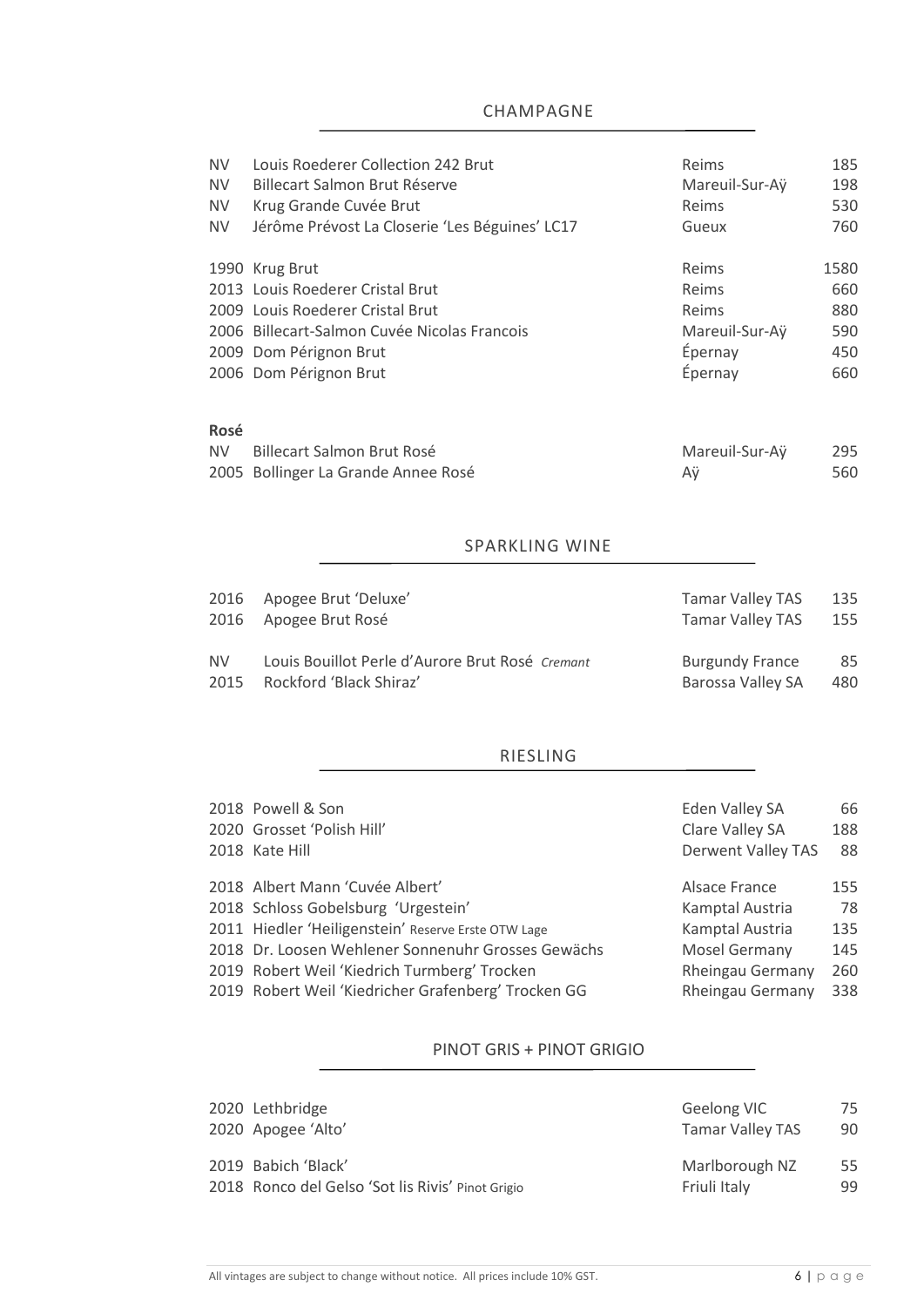# SEMILLON

| 2016 Tyrrells 'Stevens'                              | Hunter Valley NSW        | - 90 |
|------------------------------------------------------|--------------------------|------|
| 2013 Tyrrells 'Vat 1'                                | <b>Hunter Valley NSW</b> | 175  |
| 2011 Tyrrells 'Vat 1'                                | Hunter Valley NSW 220    |      |
| 2010 Tyrrells 'Vat 1'                                | Hunter Valley NSW 235    |      |
| 2009 Tyrrells 'Vat 1'                                | <b>Hunter Valley NSW</b> | 250  |
| 2005 Tyrrells 'Vat 1' 160 anniversary museum release | Hunter Valley NSW 298    |      |
|                                                      |                          |      |

# SAUVIGNON BLANC + SAUVIGNON BLENDS

| 2018 Gembrook Hill                            | Yarra Valley VIC        | 85  |
|-----------------------------------------------|-------------------------|-----|
| 2021 Pierro LTC Sauvignon Blanc Semillon      | Margaret River WA       | -77 |
| 2020 Babich 'Black'                           | Marlborough NZ          | 55  |
| 2018 Alphonse Mellot 'La Moussiere', Sancerre | Loire Valley France 155 |     |

#### KOSHU

| 2016 Shimora                           | Yamanashi Japan | 95  |
|----------------------------------------|-----------------|-----|
| 2019 Grace 'Kayagatake' Blanc          | Yamanashi Japan | 95  |
| 2019 Grace 'Toriibira Private Reserve' | Yamanashi Japan | 185 |
| 2019 Grace 'Cuvée Misawa Akeno Koshu'  | Yamanashi Japan | 220 |
| 2017 Katsunuma Aruga Branca 'Clareza'  | Yamanashi Japan | 138 |

# OTHER VARIETIES

| 2019 By Farr Viognier                                         | Geelong VIC          | 168 |
|---------------------------------------------------------------|----------------------|-----|
| 2017 By Farr Viognier                                         | Geelong VIC          | 178 |
| 2014 Domenica Roussanne Marsanne                              | Beechworth VIC       | 88  |
| 2019 Weingut Ingrid 'Groiss' Grüner Veltliner                 | Weinviertel Austria  | 75  |
|                                                               |                      |     |
| 2016 Bass Phillip Gewurztraminer                              | <b>Gippsland VIC</b> | 88  |
| 2016 Albert Mann Gewurztraminer                               | Alsace France        | 125 |
| 2008 Vinoptima 'Reserve' Gewurztraminer                       | Gisborne NZ          | 185 |
| 2018 Frédéric Mabileau 'Les Rouillères' Chenin blanc          | Loire Valley France  | 95  |
| 2017 Château de la Ragotiere, Muscadet Sevre et Maine Sur Lie | Loire Valley France  | 63  |
|                                                               |                      |     |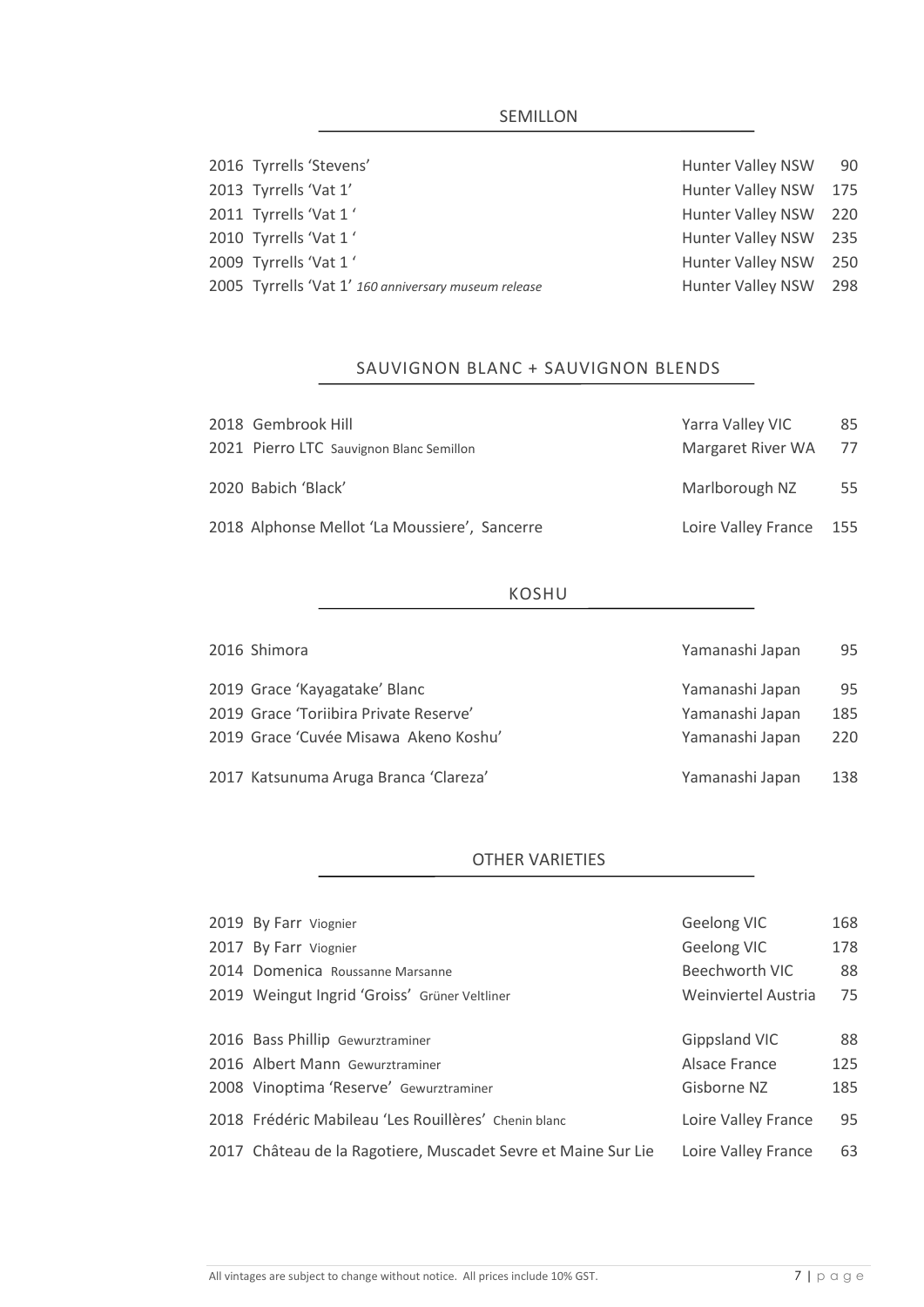| 2020 Scarborough 'Offshoot'                                                | Hunter Valley NSW           | 60  |
|----------------------------------------------------------------------------|-----------------------------|-----|
| 2017 Lake's Folly                                                          | Hunter Valley NSW           | 280 |
| 2020 Lake's Folly 'Hill Block'                                             | Hunter Valley NSW           | 298 |
| 2017 Irrewarra                                                             | Geelong VIC                 | 158 |
| 2018 Curly Flat                                                            | <b>Macedon Ranges VIC</b>   | 138 |
| 2016 Mount Mary                                                            | Yarra Valley VIC            | 250 |
| 2019 Principia                                                             | Mornington Peninsula VIC 95 |     |
| 2017 Bass Phillip 'Estate'                                                 | South Gippsland VIC         | 175 |
| 2017 Bass Phillip 'Premium'                                                | South Gippsland VIC         | 190 |
| 2019 Savaterre                                                             | <b>Beechworth VIC</b>       | 240 |
| 2006 Savaterre                                                             | <b>Beechworth VIC</b>       | 240 |
| 2008 Giaconda                                                              | <b>Beechworth VIC</b>       | 450 |
| 2006 Giaconda                                                              | <b>Beechworth VIC</b>       | 498 |
| 2005 Giaconda                                                              | <b>Beechworth VIC</b>       | 550 |
| 2004 Giaconda                                                              | <b>Beechworth VIC</b>       | 598 |
| 2020 Shaw + Smith 'M3'                                                     | Adelaide Hills SA           | 95  |
| 2013 Woodlands 'Chloe' Reserve Magnum organic                              | Margaret River WA           | 430 |
| 2015 Pierro                                                                | Margaret River WA           | 298 |
| 2015 Leeuwin Estate 'Art Series'                                           | Margaret River WA           | 280 |
| 2008 Leeuwin Estate 'Art Series'                                           | Margaret River WA           | 330 |
| 2020 Hughes & Hughes                                                       | <b>Derwent Valley TAS</b>   | 88  |
| 2009 Grace 'Single Vineyard'                                               | Yamanashi Japan             | 175 |
|                                                                            |                             |     |
| 2018 Patrick Piuze 'Terroir Decouverte', Chablis                           | <b>Burgundy France</b>      | 158 |
| 2019 Patrick Piuze 'Terroir de Fleys', Chablis                             | <b>Burgundy France</b>      | 158 |
| 2019 Patrick Piuze 'Les Forets', Chablis 1er Cru                           | <b>Burgundy France</b>      | 245 |
| 2017 François Raveneau, Chablis                                            | <b>Burgundy France</b>      | 380 |
| 2014 François Raveneau, 'Montée de Tonnerre', Chablis, 1er Cru Burgundy FR |                             | 780 |
| 2017 Olivier Leflaive, Bourgogne Blanc                                     | <b>Burgundy France</b>      | 108 |
| 2016 Leflaive, Macon Verze                                                 | <b>Burgundy France</b>      | 148 |
| 2015 Vincent Dureuil-Janthial Rully Blanc                                  | <b>Burgundy France</b>      | 180 |
| 2014 Château-Fuisse 'Le Clos', Pouilly Fuisse                              | <b>Burgundy France</b>      | 265 |
| 2012 Château de Puligny Montrachet, Puligny Montrachet                     | <b>Burgundy France</b>      | 385 |
| 2015 Olivier Leflaive, Puligny Montrachet                                  | <b>Burgundy France</b>      | 350 |
| 2018 Domaine de Montille, Puligny Montrachet                               | <b>Burgundy France</b>      | 398 |
| 2014 Bruno Colin 'Les Chaumees', Chassagne Montrachet 1er Cru              | <b>Burgundy France</b>      | 450 |
| 2019 Patrick Piuze Bourgogne Aligote                                       | <b>Burgundy France</b>      | 118 |
| 2018 Benjamin Leroux Bourgogne Aligote                                     | <b>Burgundy France</b>      | 165 |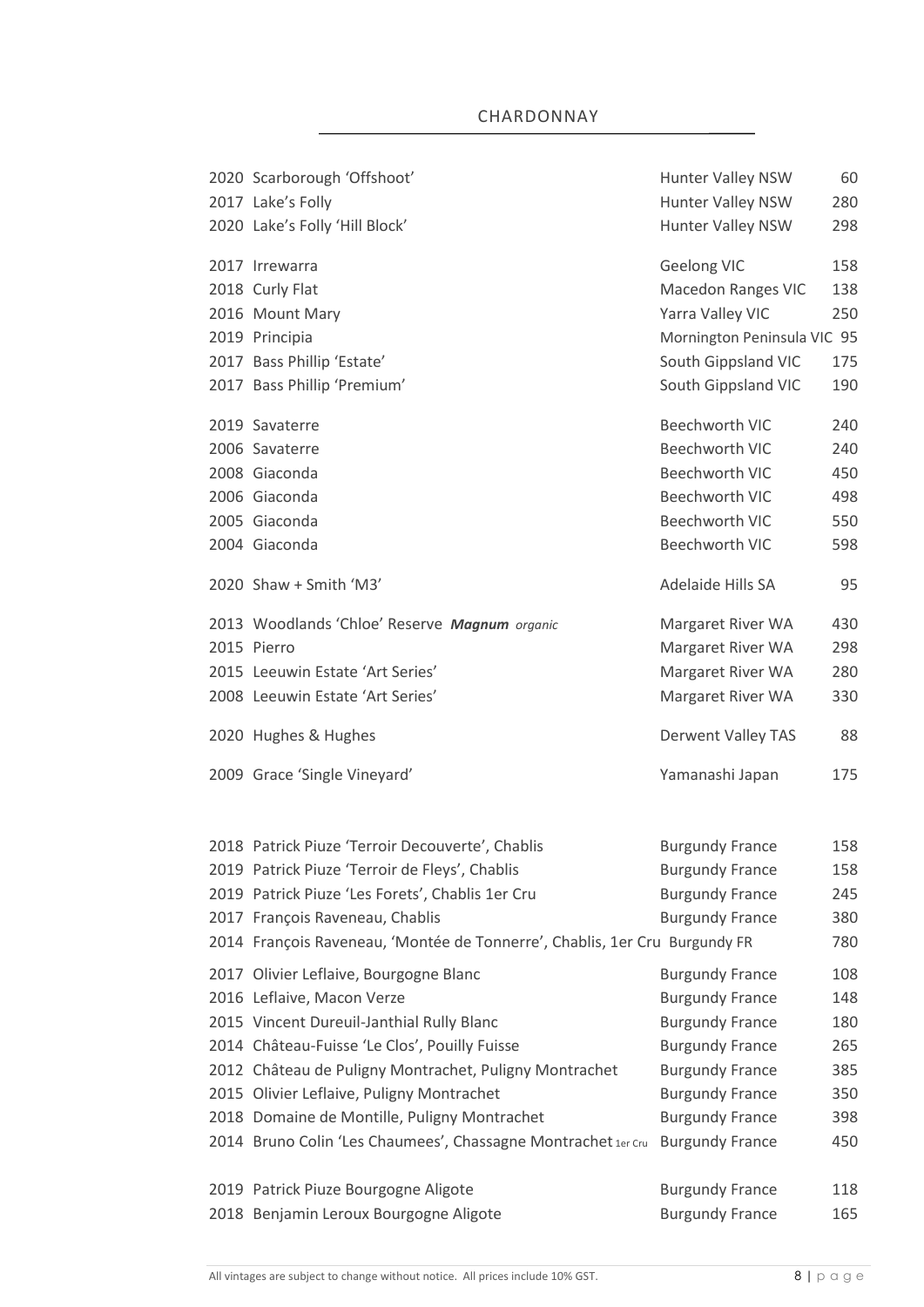| 2020 Spinifex Rosé Mataro blend                 | Baros        |
|-------------------------------------------------|--------------|
| 2019 Domaines Ott 'By. Ott' Rosé Grenache blend | <b>Prove</b> |

# PINOT NOIR

| 2017 Curly Flat                    | Macendon Ranges VIC 138      |      |
|------------------------------------|------------------------------|------|
| 2019 Onannon                       | Mornington Peninsula VIC     | 90   |
| 2018 Principia                     | Mornington Peninsula VIC 95  |      |
| 2019 Principia 'Altior'            | Mornington Peninsula VIC 135 |      |
| 2017 Savaterre                     | Beechworth VIC               | 158  |
| 2006 Giaconda                      | Beechworth VIC               | 280  |
| 2004 Giaconda                      | Beechworth VIC               | 295  |
| 2015 Bass Phillip 'Reserve'        | South Gippsland VIC          | 1490 |
| 2014 Apsley Gorge                  | <b>East Coast TAS</b>        | 145  |
| 2020 Two Paddocks                  | Central Otago NZ             | 138  |
| 2016 Burn Cottage 'Moonlight Race' | Central Otago NZ             | 148  |

| 2018 Domaine de la Merize, Moulin à Vent Gamay                 | <b>Beaujolais France</b> | 98  |
|----------------------------------------------------------------|--------------------------|-----|
| 2015 Domaine de la Vougeraie 'Terres de Famille'               | <b>Burgundy France</b>   | 185 |
| 2013 Faiveley 'Santenots', Volnay 1er Cru                      | <b>Burgundy France</b>   | 248 |
| 2013 La Pousse d'Or 'Clos de la Bousse d'Or' Volnay 1er Cru    | <b>Burgundy France</b>   | 390 |
| 2014 Comte Armand 'Clos des Epeneaux' Monopole Pommard         | <b>Burgundy France</b>   | 580 |
| 2013 Pavelot 'Aux Gravains', Savigny les Beaune 1er Cru        | <b>Burgundy France</b>   | 258 |
| 2007 Michel Lafarge 'Les Aigrots', Beaune 1er Cru              | <b>Burgundy France</b>   | 360 |
| 2013 Follin Arbelet 'Clos de Chapitre', Aloxe-Corton 1er Cru   | <b>Burgundy France</b>   | 258 |
| 2013 Follin Arbelet, Corton Les Bressandes Grand Cru           | <b>Burgundy France</b>   | 360 |
| 2018 Dom. de Montille 'Aux Thuray' Nuits Saint Georges 1er Cru | <b>Burgundy France</b>   | 445 |
| 2014 Hubert Lignier 'Les Poisets', Nuits Saint Georges         | <b>Burgundy France</b>   | 310 |
| 2014 Perrot Minot, Gevrey Chambertin 1er Cru V.V.              | <b>Burgundy France</b>   | 390 |
|                                                                |                          |     |
| 2015 Sylvie Esmonin, Gevrey Chambertin                         | <b>Burgundy France</b>   | 455 |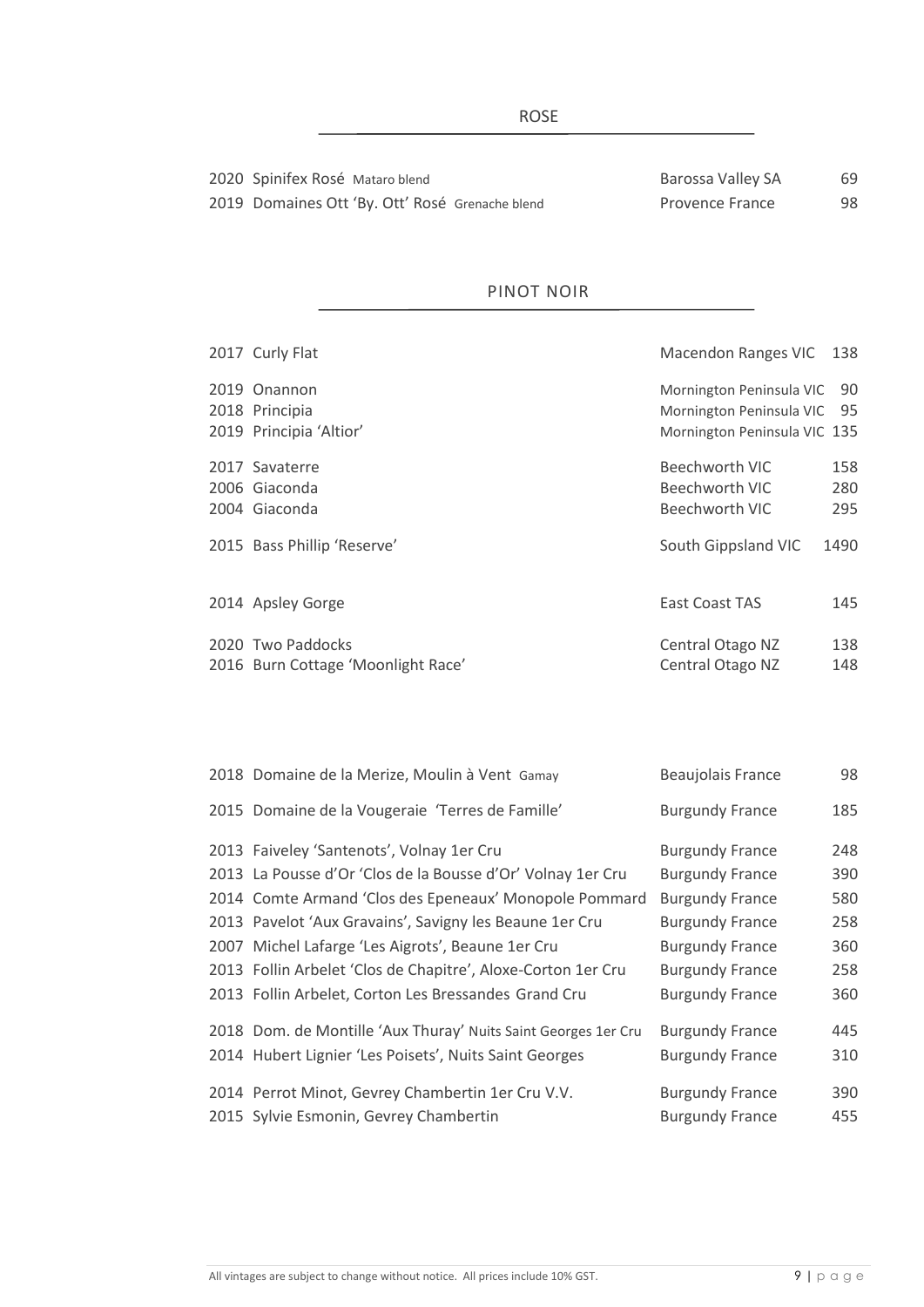SANGIOVESE + NEBBIOLO

| 2013 Castagna 'La Chiave'                | Beechworth VIC | 185 |
|------------------------------------------|----------------|-----|
| 2008 Castagna 'La Chiave'                | Beechworth VIC | 199 |
| 2014 Uccelliera 'Brunello di Montalcino' | Tuscany Italy  | 280 |
| 2015 Luigi Baudana Serralunga, Barolo    | Piedmont Italy | 268 |
| 2019 Massolino, Langhe Nebbiolo Magnum   | Piedmont Italy | 280 |
| 2017 Massolino, Barolo Magnum            | Piedmont Italy | 380 |

### GRENACHE + GRENACHE BLENDS

|           | 2016 Hentley Farm 'The Old Legend' Grenache | Barossa Valley SA          | 155 |  |
|-----------|---------------------------------------------|----------------------------|-----|--|
|           | 2019 Tim Smith 'MSG'                        | Barossa Valley SA          | 66  |  |
|           | 2018 Torbreck 'The Steading'                | Barossa Valley SA          | 99  |  |
|           | 2015 Charles Melton 'Nine Popes'            | Barossa Valley SA          | 155 |  |
|           | 2015 Raymond Usseglio & Fills               | Chateauneuf du Pape FR158  |     |  |
|           | 2016 Pierre Usseglio                        | Chateauneuf du Pape FR178  |     |  |
|           | 2012 Pierre Usseglio 'Cuvée de Mon Aieul'   | Chateauneuf du Pape FR 288 |     |  |
|           | 2015 Henri Bonneau 'Cuvée Marie Beurrier'   | Chateauneuf du Pape 1100   |     |  |
| <b>NV</b> | Henri Bonneau 'Les Rouliers'                | Vins de France             | 330 |  |
| NV.       | Henri Bonneau 'Les Rouliers' Magnum         | Vins de France             | 598 |  |

# CABERNET SAUVIGNON + CABERNET BLENDS

|  | 2019 Lakes Folly 'Cabernets'                     | Hunter valley NSW        | 198  |
|--|--------------------------------------------------|--------------------------|------|
|  | 2013 Lake's Folly 'Cabernets'                    | <b>Hunter Valley NSW</b> | 258  |
|  | 2013 Mount Mary 'Quintet' Cabernet blend         | Yarra Valley VIC         | 270  |
|  | 2017 O'leary Walker                              | Clare Valley SA          | 58   |
|  | 2016 Grosset Gaia                                | Clare Valley SA          | 160  |
|  | 2017 Rockford 'Rifle Range'                      | Barossa Valley SA        | 148  |
|  | 2012 Henschke 'Cyril' Cabernet blend             | Eden Valley SA           | 330  |
|  | 2018 Mosswood 'Margaret River'                   | Margaret River WA        | 280  |
|  | 2008 Mosswood 'Margaret River'                   | Margaret River WA        | 388  |
|  | 2016 Ridge Vineyards Estate                      | Santa Cruz Mt. US        | 295  |
|  | 2015 Stonestreet Estate                          | Alexander Valley US      | 175  |
|  | 2016 Grace 'Kayagatake' Rouge                    | Yamanashi Japan          | 120  |
|  | 2014 Grace 'Cuvée Misawa' Cabernet Sauvignon     | Yamanashi Japan          | 360  |
|  | 2012 Château La Dominique, St. Emilion Grand Cru | <b>Bordeaux France</b>   | 350  |
|  | 2009 Vieux Château Certan, Pomerol               | Bordeaux France          | 1180 |
|  | 2010 Château Meyney, St. Estèphe                 | <b>Bordeaux France</b>   | 260  |
|  | 2009 Château Ducru Beaucaillou, St. Julien       | Bordeaux France          | 1280 |
|  |                                                  |                          |      |

All vintages are subject to change without notice. All prices include 10% GST. 10  $\mid$  p a g e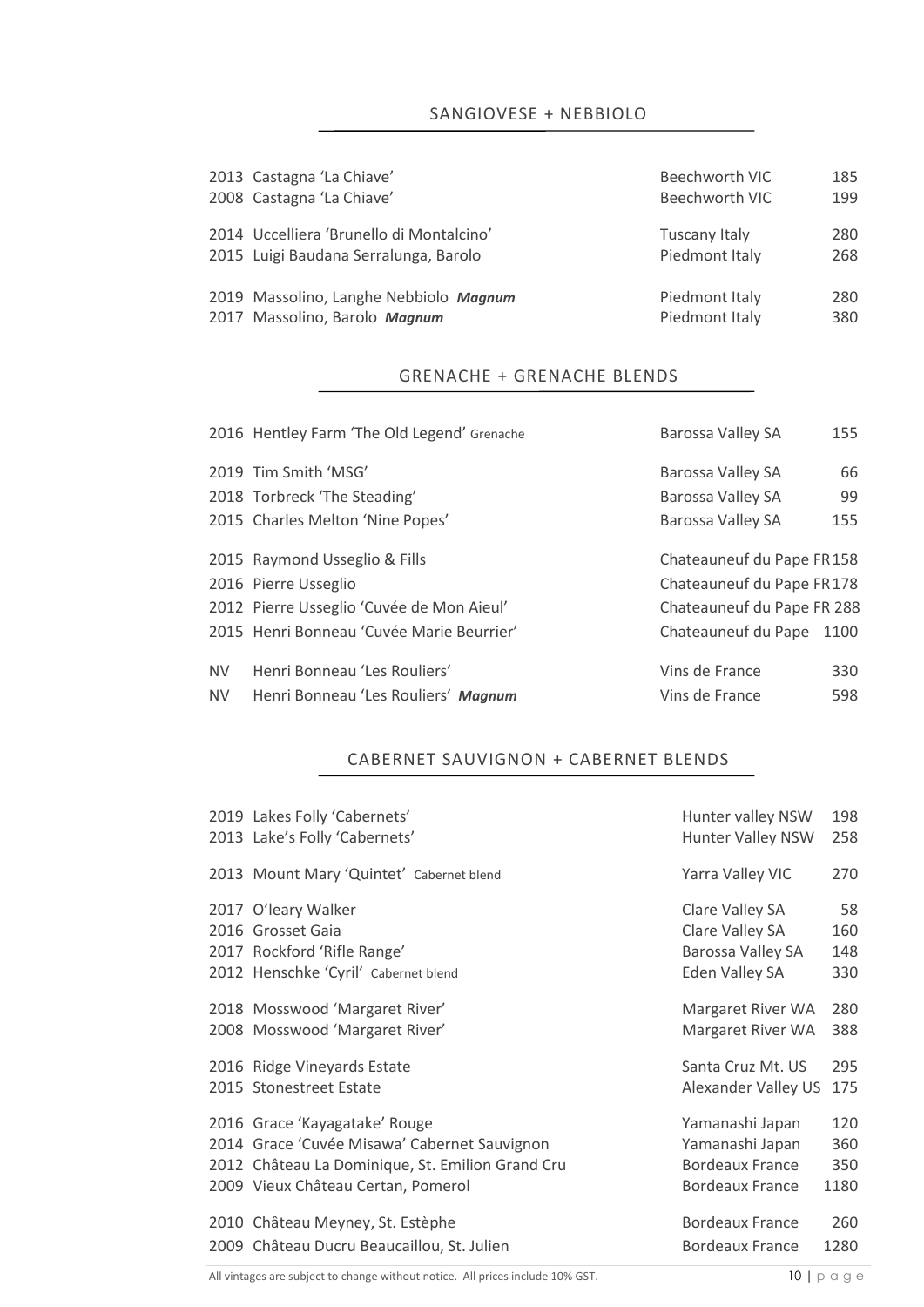| 2017 Scarborough 'The Obsessive'                             | Hunter Valley NSW       | 118  |
|--------------------------------------------------------------|-------------------------|------|
| 2018 Tyrrell's 'Vat 8' Shiraz Cabernet<br>Hunter Valley NSW  |                         | 168  |
| 2014 Tyrrell's 'Vat 9'                                       | Hunter Valley NSW       | 328  |
| 2013 Castagna 'Genesis'                                      | <b>Beechworth VIC</b>   | 195  |
| 2008 Giaconda 'Warner Vineyard'                              | <b>Beechworth VIC</b>   | 285  |
| 2006 Giaconda 'Warner Vineyard'                              | <b>Beechworth VIC</b>   | 295  |
| 2002 Giaconda 'Warner Vineyard'                              | <b>Beechworth VIC</b>   | 320  |
| 2013 Levantine Hill Shrah                                    | Yarra Valley VIC        | 165  |
| 2017 By Farr                                                 | <b>Geelong VIC</b>      | 210  |
| 2012 Clayfield Grampians                                     | Grampians VIC           | 125  |
| 2019 Place of Changing Winds Syrah                           | Heathcote VIC           | 95   |
| 2018 Tim Smith                                               | Barossa Valley SA       | 85   |
| 2017 Rockford 'Rod & Spur' Shiraz Cabernet                   | Barossa Valley SA       | 148  |
| 2006 Rockford 'Rod & Spur' Shiraz Cabernet                   | Barossa Valley SA       | 180  |
| 2016 Rockford 'Basket Press'                                 | Barossa Valley SA       | 350  |
| 2018 Powell & Son 'Barossa'                                  | Barossa Valley SA       | 75   |
| 2015 Powell & Son 'Loechel'                                  | Eden Valley SA          | 220  |
| 2015 Powell & Son 'Steinert'                                 | Barossa Valley SA       | 1380 |
| 2017 Torbreck 'The Steading' Grenache Shiraz Mataro          | Barossa Valley SA       | 99   |
| 2019 Torbreck 'Struie'                                       | Barossa Valley SA       | 135  |
| 2004 Torbreck 'The Factor'                                   | Barossa Valley SA       | 270  |
| 2012 Torbreck 'RunRig'                                       | Barossa Valley SA       | 650  |
| 2010 Torbreck 'Laird'                                        | Barossa Valley SA       | 1650 |
| 2006 Henschke 'Hill of Grace'                                | Eden Valley SA          | 1500 |
| 2010 Penfolds Bin 95 'Grange'                                | Regional Blend SA       | 1880 |
| 2015 Delas Freres 'Dom des Grands Chemins', Crozes-Hermitage | Rhone Valley France 180 |      |
| 2016 Delas Freres 'Francois de Tournon', Saint Joseph        | Rhone Valley France 185 |      |

# DESSERT WINES

|     | 2017 De Bortli 'Noble One', Botrylis Semillon                   | 375ml | <b>Hunter Valley NSW</b>  | 98  |
|-----|-----------------------------------------------------------------|-------|---------------------------|-----|
| NV. | Alois Kracher Trockenbeerenauslese                              | 187ml | <b>Burgenland Austria</b> | 70  |
|     | 2013 Cascina Fonda, Moscato d'Asti                              | 375ml | Piedmont Italy            | 45  |
|     | 2016 Joh. Jos. Prüm Wehlener Sonnenuhr Auslese                  | 375ml | <b>Mosel Germany</b>      | 180 |
|     | 2018 Dönnhoff Oberhäuser Brücke Riesling Auslese                | 375ml | Nahe Germany              | 165 |
|     | 2013 Château Rieussec, 'Les Carmes de Rieussec' sauternes 375ml |       | <b>Bordeaux France</b>    | 99  |
|     | 2015 Château Rieussec, Sauternes 1er cru                        | 375ml | Bordeaux France           | 260 |
|     | 2017 Château Rieussec, Sauternes 1er cru                        | 375ml | Bordeaux France           | 195 |
|     |                                                                 |       |                           |     |

All vintages are subject to change without notice. All prices include 10% GST.  $11 | p \alpha \text{ g} e$